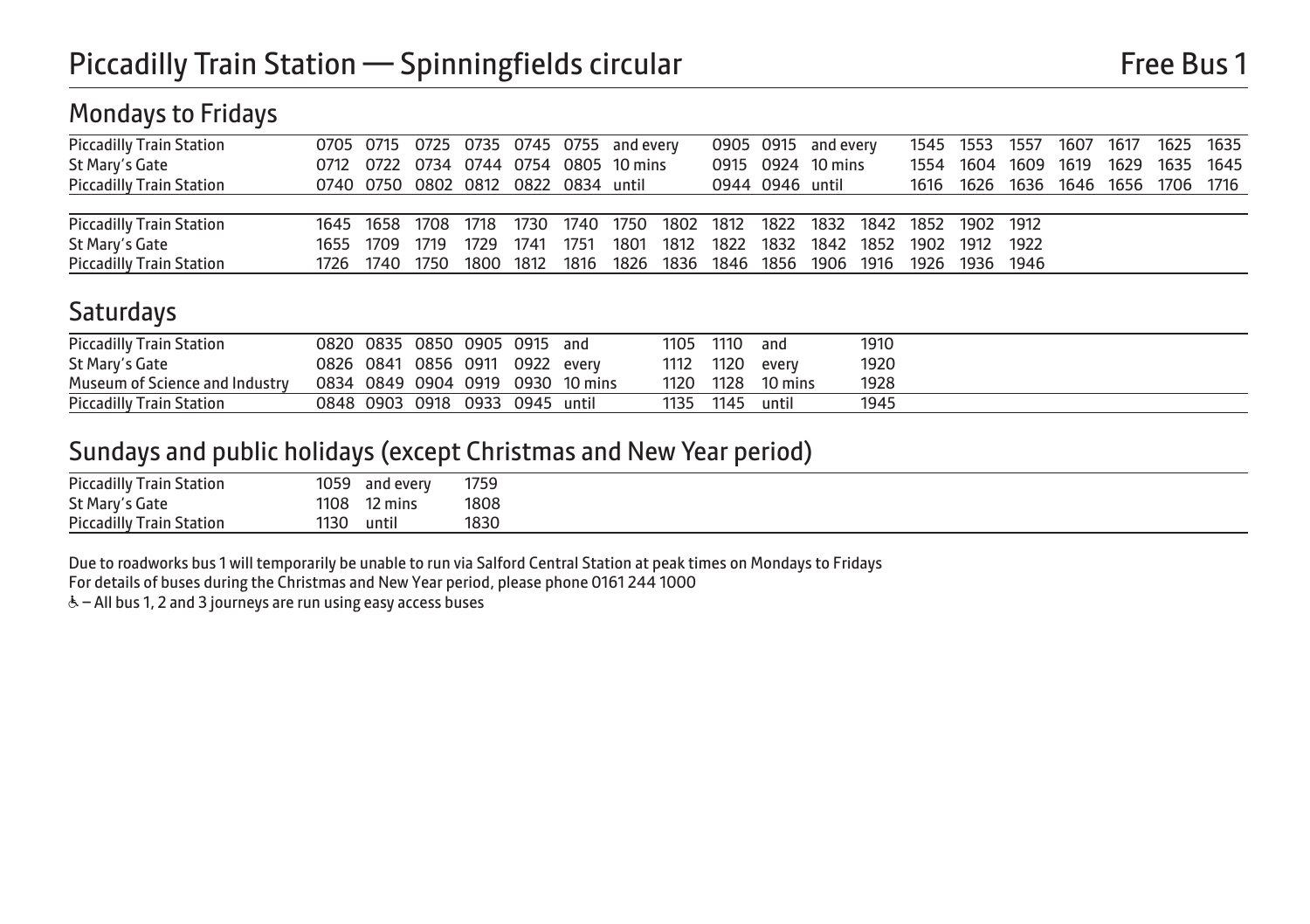# Mondays to Fridays

| <b>Piccadilly Train Station</b> |                                                                                                   |  |  |  |           |  |                               |  |  | 0630 0640 0650 0700 0710 0720 0730 and 0820 0830 and 1830 1840 1850 1900 1910 1930 and 2330       |      |
|---------------------------------|---------------------------------------------------------------------------------------------------|--|--|--|-----------|--|-------------------------------|--|--|---------------------------------------------------------------------------------------------------|------|
| Shudehill Interchange           |                                                                                                   |  |  |  |           |  |                               |  |  | 0638 0648 0658 0708 0718 0728 0739 every 0829 0840 every 1840 1850 1900 1910 1920 1938 every 2338 |      |
| Victoria Train Station          |                                                                                                   |  |  |  |           |  |                               |  |  | 0642 0652 0702 0712 0722 0732 0743 10 0833 0844 10 1844 1854 1904 1914 1924 1942 20 2342          |      |
| Deansgate, Spinningfields       | 0648 0658 0710 0718 0728 0738 0749 mins 0839 0850 mins 1850 1900 1910 1920 1930 1947 mins 2347    |  |  |  |           |  |                               |  |  |                                                                                                   |      |
| Whitworth Street/Oxford Street  | 0650 0700 0710 0720 0730 0740 0751 until 0841 0852 until 1852 1902 1912 1922 1932 1949 until 2349 |  |  |  |           |  |                               |  |  |                                                                                                   |      |
| <b>Piccadilly Train Station</b> | 0655 0705 0715 0726 0736 0746 0758                                                                |  |  |  | 0848 0859 |  | 1859 1907 1917 1927 1937 1955 |  |  |                                                                                                   | 2355 |

## **Saturdays**

| <b>Piccadilly Train Station</b> |                                                                                    |  |  | 0830 and 1130 1140 1150 1200 and 1830 1840 1850 1900 1910 1920 1928 and 2328 |                                    |  |  |  |      |
|---------------------------------|------------------------------------------------------------------------------------|--|--|------------------------------------------------------------------------------|------------------------------------|--|--|--|------|
| Shudehill Interchange           | 0838 every 1138 1149 1159 1210 every 1840 1850 1900 1910 1920 1930 1938 every 2338 |  |  |                                                                              |                                    |  |  |  |      |
| Victoria Train Station          | 0842 10 1142 1153 1203 1214 10 1844 1854 1904 1914 1924 1934 1942 15 2342          |  |  |                                                                              |                                    |  |  |  |      |
| Deansgate, Spinningfields       | 0847 mins 1147 1158 1208 1222 mins 1852 1901 1910 1920 1930 1940 1948 mins 2348    |  |  |                                                                              |                                    |  |  |  |      |
| Whitworth Street/Oxford Street  | 0849 until 1149 1200 1210 1225 until 1855 1904 1913 1923 1922 1943 1951 until 2351 |  |  |                                                                              |                                    |  |  |  |      |
| <b>Piccadilly Train Station</b> | 0855                                                                               |  |  | 1155 1207 1217 1235                                                          | 1905 1912 1921 1931 1941 1951 1959 |  |  |  | 2359 |

#### Sundays and public holidays (except Christmas and New Year period

| <b>Piccadilly Train Station</b> | 0954 and        | 1854 |  |
|---------------------------------|-----------------|------|--|
| Shudehill Interchange           | 1004 every 1904 |      |  |
| Victoria Train Station          | 1008 12         | 1908 |  |
| Deansgate, Spinningfields       | 1014 mins 1914  |      |  |
| Whitworth Street/Oxford Street  | 1016 until 1916 |      |  |
| <b>Piccadilly Train Station</b> | 1023            | 1923 |  |

For details of buses during the Christmas and New Year period, please phone 0161 244 1000

 $\&$  – All bus 1, 2 and 3 journeys are run using easy access buses